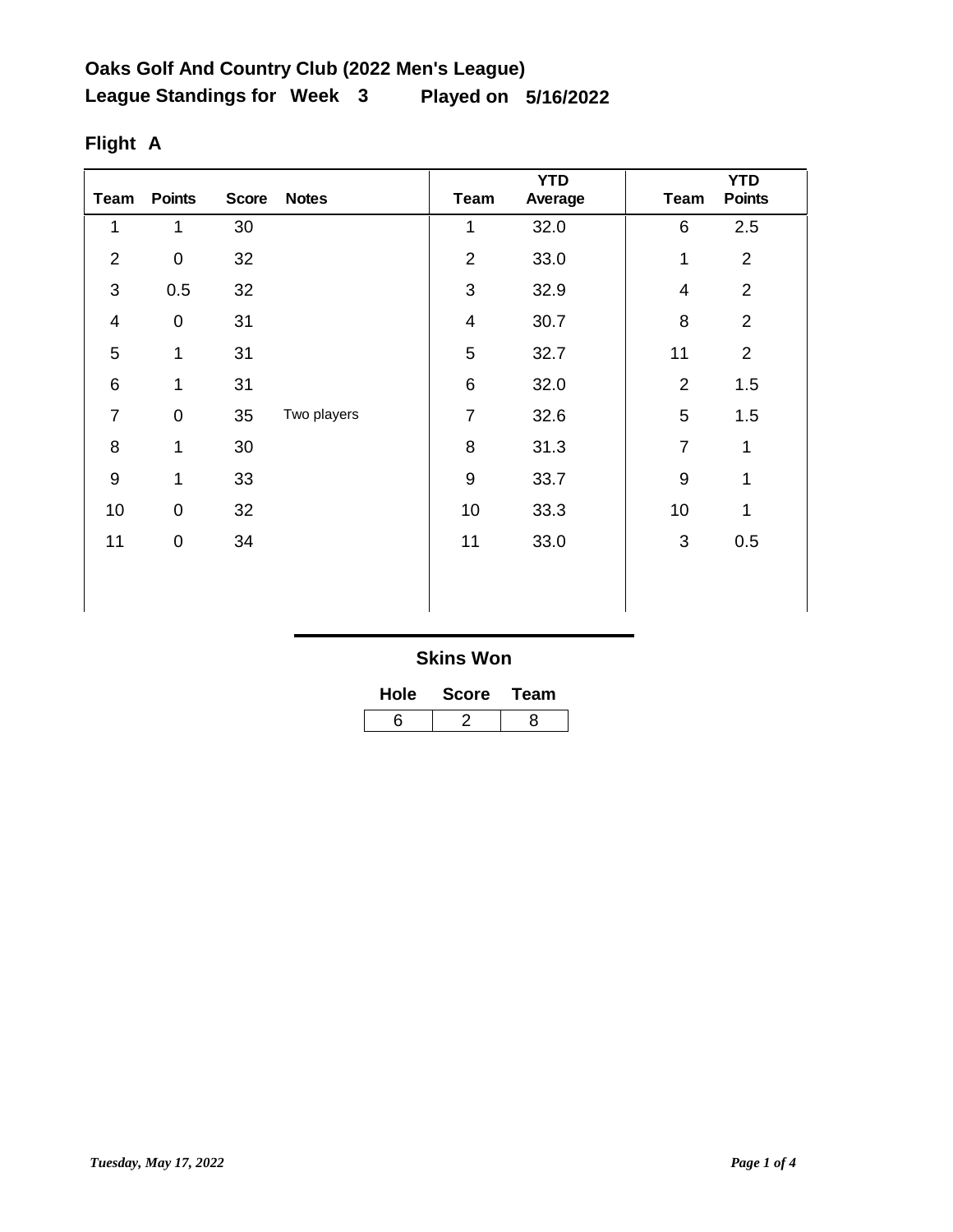| Team | <b>Points</b> | <b>Score</b> | <b>Notes</b> | <b>Team</b> | <b>YTD</b><br>Average | Team | <b>YTD</b><br><b>Points</b> |
|------|---------------|--------------|--------------|-------------|-----------------------|------|-----------------------------|
| 12   | $\pmb{0}$     | 34           |              | 12          | 33.6                  | 16   | $\mathbf{3}$                |
| 13   | $\mathbf{1}$  | 30           |              | 13          | 33.0                  | 22   | 3                           |
| 14   | 0.5           | 34           |              | 14          | 35.0                  | 13   | 2.5                         |
| 15   | $\mathbf 0$   | 33           |              | 15          | 34.3                  | 17   | $\overline{2}$              |
| 16   | 1             | 32           |              | 16          | 32.7                  | 20   | $\overline{2}$              |
| 17   | $\mathbf{1}$  | 30           |              | 17          | 32.3                  | 14   | 1.5                         |
| 18   | $\mathsf 0$   | 35           |              | 18          | 33.3                  | 18   | $\mathbf{1}$                |
| 19   | 0.5           | 33           |              | 19          | 33.9                  | 19   | 0.5                         |
| 20   | $\pmb{0}$     | 35           |              | 20          | 34.2                  | 21   | 0.5                         |
| 21   | 0.5           | 33           |              | 21          | 34.6                  | 12   | $\overline{0}$              |
| 22   | $\mathbf 1$   | 31           |              | 22          | 33.0                  | 15   | $\pmb{0}$                   |
|      |               |              |              |             |                       |      |                             |
|      |               |              |              |             |                       |      |                             |

# **Flight B**

| Hole | <b>Score</b> | Team |  |  |
|------|--------------|------|--|--|
|      |              | 13   |  |  |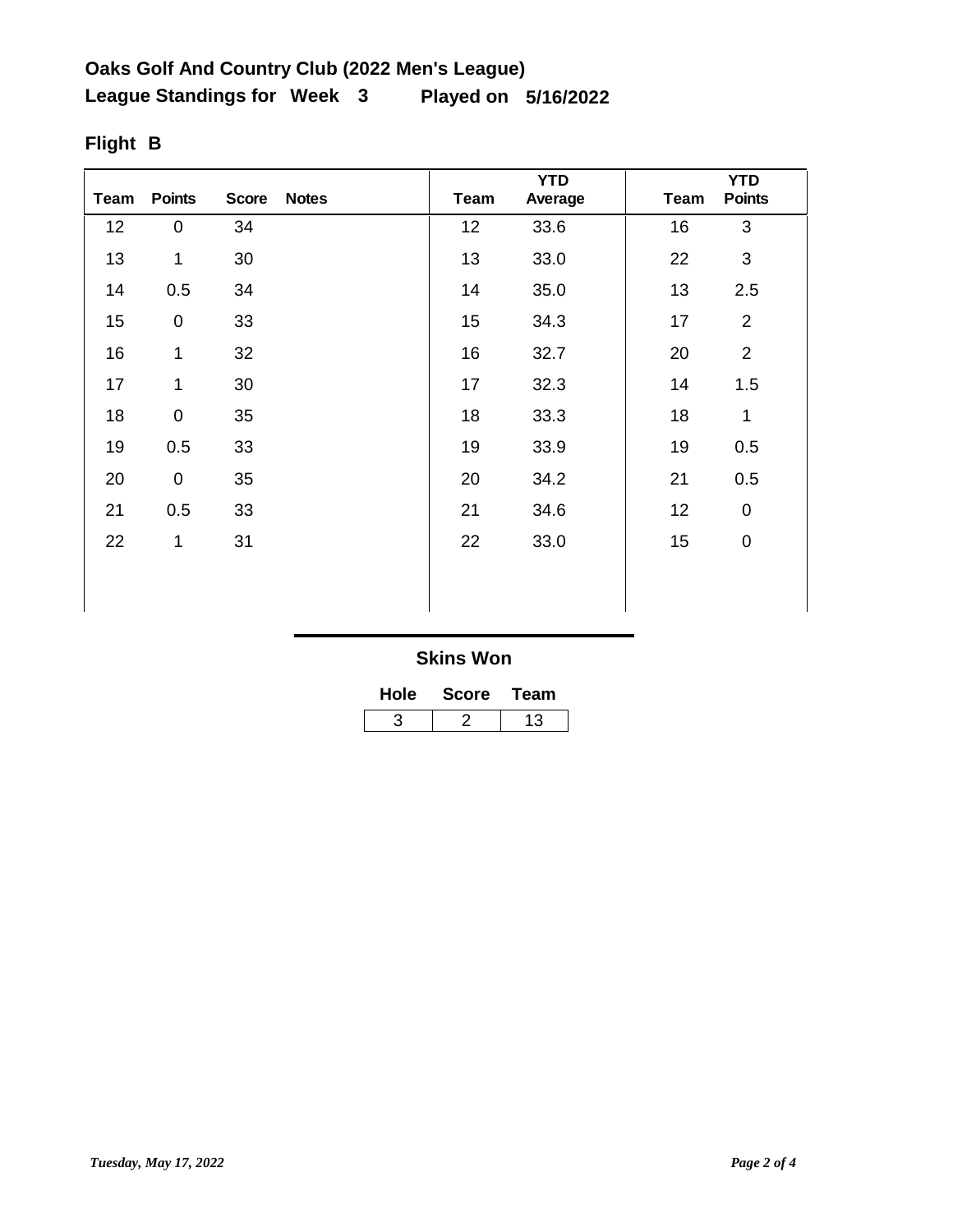| Team | <b>Points</b>       | <b>Score</b> | <b>Notes</b> | Team | <b>YTD</b><br>Average | Team | <b>YTD</b><br><b>Points</b> |
|------|---------------------|--------------|--------------|------|-----------------------|------|-----------------------------|
| 23   | 1                   | 36           |              | 23   | 35.0                  | 23   | $\overline{2}$              |
| 24   | $\mathsf{O}\xspace$ | 36           |              | 24   | 33.3                  | 24   | $\overline{2}$              |
| 25   | 1                   | 31           |              | 25   | 35.7                  | 26   | $\overline{2}$              |
| 26   | 1                   | 33           |              | 26   | 35.7                  | 27   | $\overline{2}$              |
| 27   | 1                   | 32           |              | 27   | 35.3                  | 30   | $\overline{2}$              |
| 28   | $\mathsf{O}\xspace$ | 36           |              | 28   | 35.3                  | 31   | $\overline{2}$              |
| 29   | $\mathsf{O}\xspace$ | 34           |              | 29   | 34.0                  | 25   | 1                           |
| 30   | $\mathsf{O}\xspace$ | 34           |              | 30   | 33.7                  | 28   | $\mathbf{1}$                |
| 31   | 1                   | 35           |              | 31   | 35.0                  | 29   | 1                           |
| 32   | 1                   | 32           |              | 32   | 34.7                  | 32   | 1                           |
| 33   | 0                   | 37           |              | 33   | 36.0                  | 33   | 1                           |
|      |                     |              |              |      |                       |      |                             |
|      |                     |              |              |      |                       |      |                             |

# **Flight C**

| <b>Hole</b> | <b>Score</b> | Team |  |  |
|-------------|--------------|------|--|--|
| 10          |              | 26   |  |  |